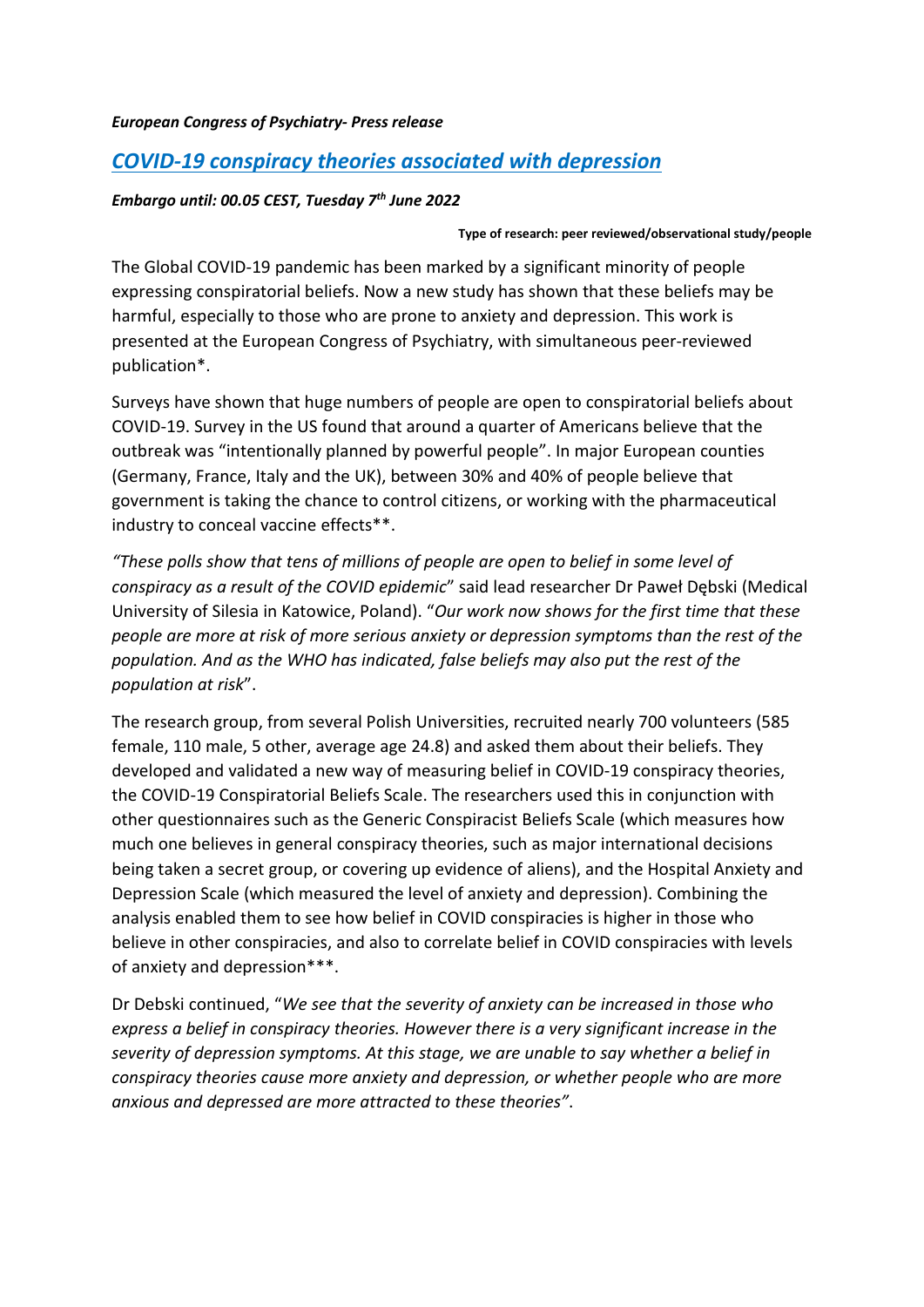The COVID-19 Conspiratorial Beliefs Scale suggests a series of 10 scenarios and asks the volunteers to rate their belief from 1-5. The most widely believed COVID-19 conspiracy theories (in order of belief) were:

- 1. SARS-CoV-2 tests are unreliable, they may be positive in the case of infection with another virus (with 3.114 out of a possible 5 points maximum)
- 2. Governments deliberately spread false information about COVID-19 in order to conceal the actual state of the pandemic (3.034 out of 5)
- 3. Vitamins and minerals supplementation can cure SARS-CoV-2 infection (2.616 out of 5)

Pawel Dębski said, *"This is a fast moving field. COVID has only struck us in the last couple of years, and developing the tools to evaluate the mental health effects takes time. Our recruitment was via the internet, and we need to develop better recruitment methods. Our next steps are to see whether beliefs are related to specific psychological traits, and whether any pro-health messages can help".* 

Commenting, Professor Umberto Volpe (Università Politecnica delle Marche, Ancona, Italy), Chair of the European Psychiatric Association section on Digital Psychiatry said:

*"Conspiracy theories and misinformation during infectious outbreaks are nothing new, as they have always proliferated in the history of human epidemics. However, during the COVID-19 pandemic, the exponential growth of digitalization and social media has made new 'virtual spaces' available. Social media have been important in compensating for the lack of personal contact, but the wider use of digital media may also have helped spread misinformation more rapidly, and to amplify harmful messages. This 'Infodemic' may be generally stressful, as well as causing people to doubt public health messages, but, as this study highlights, it may pose also an additional mental health risk for those who are more prone to false beliefs".*

This is an independent comment; Professor Volpe was not involved in this work.

## **Notes**

\*This work is published in the peer-reviewed journal, *Frontiers in Psychiatry*, to coincide with the presentation at the European Congress of Psychiatry. This paper will be available at: [https://www.frontiersin.org/articles/10.3389/fpsyt.2022.870128/abstract.](https://www.frontiersin.org/articles/10.3389/fpsyt.2022.870128/abstract) For advance access, please contact the press

officer, details below. \*\* For US data see [https://www.pewresearch.org/fact-tank/2020/07/24/a-look-at-the-americans-who-believe-there-is-](https://www.pewresearch.org/fact-tank/2020/07/24/a-look-at-the-americans-who-believe-there-is-some-truth-to-the-conspiracy-theory-that-covid-19-was-planned/)

[some-truth-to-the-conspiracy-theory-that-covid-19-was-planned/](https://www.pewresearch.org/fact-tank/2020/07/24/a-look-at-the-americans-who-believe-there-is-some-truth-to-the-conspiracy-theory-that-covid-19-was-planned/) . For European data see [https://www.theguardian.com/world/2021/feb/22/covid-pandemic-leaves-europeans-more-likely-to-believe-conspiracy](https://www.theguardian.com/world/2021/feb/22/covid-pandemic-leaves-europeans-more-likely-to-believe-conspiracy-theories-study)[theories-study](https://www.theguardian.com/world/2021/feb/22/covid-pandemic-leaves-europeans-more-likely-to-believe-conspiracy-theories-study) 

\*\*\*probability levels predicting the severity of symptoms of anxiety (p=0.021) and depression (p<0.001) by the intensity of the tendency to conspiratorial beliefs.

**ENDS**

**Notes for Editors**